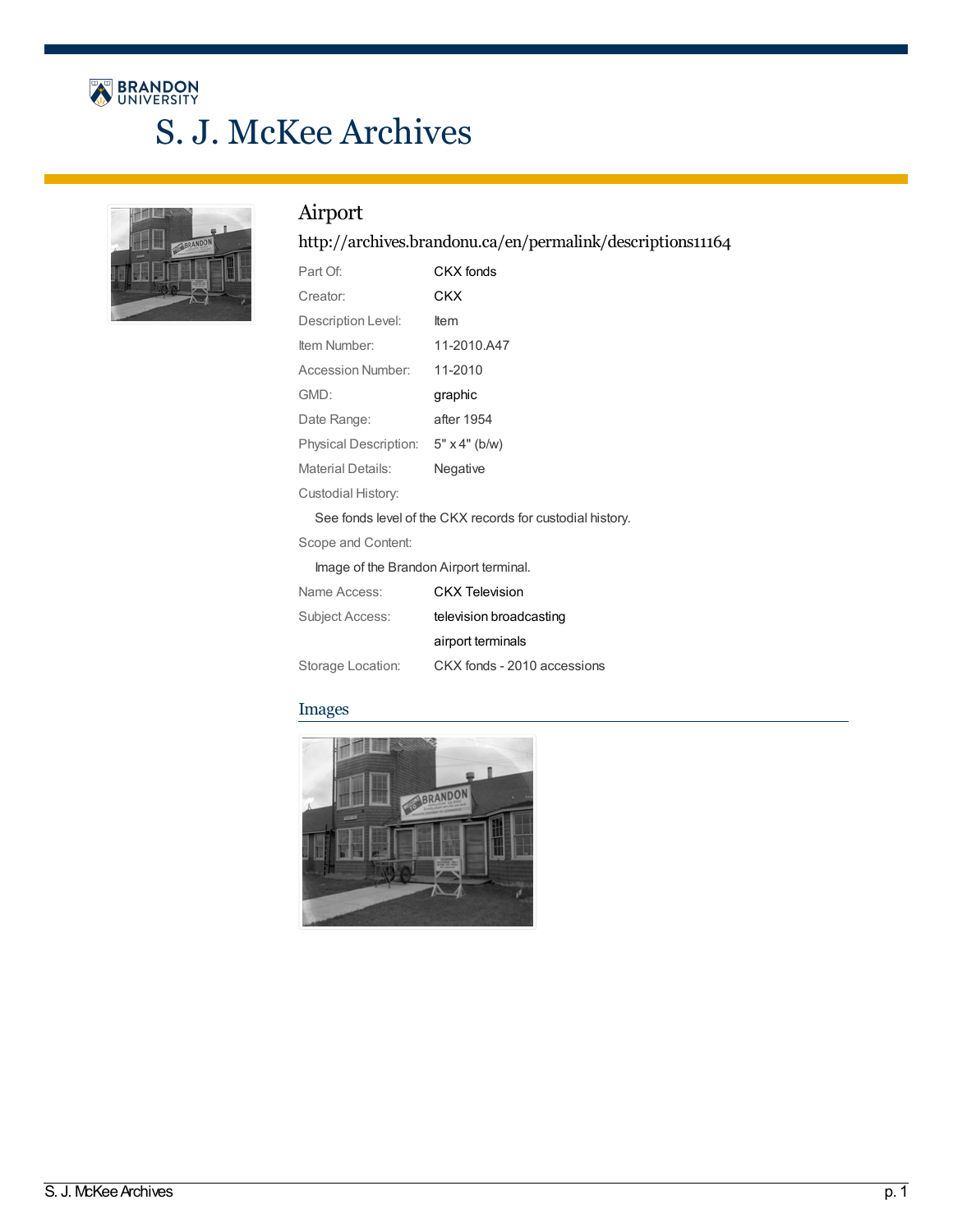

#### <http://archives.brandonu.ca/en/permalink/descriptions10956>

| Part Of:              | CKX fonds                                                 |
|-----------------------|-----------------------------------------------------------|
| Creator:              | CKX                                                       |
| Description Level:    | ltem                                                      |
| Item Number:          | 11-2010.A4a                                               |
| Accession Number:     | 11-2010                                                   |
| GMD:                  | graphic                                                   |
| Date Range:           | after 1954                                                |
| Physical Description: | $5" \times 4"$ (b/w)                                      |
| Material Details:     | Negative                                                  |
| Custodial History:    |                                                           |
|                       | See fonds level of the CKX records for custodial history. |
| Scope and Content:    |                                                           |

Image of an advertisement for the CKX/AJAX treasure hunt.

| Name Access:      | CKX                         |
|-------------------|-----------------------------|
|                   | A.JAX                       |
| Subject Access:   | television broadcasting     |
|                   | signs and signboards        |
| Storage Location: | CKX fonds - 2010 accessions |

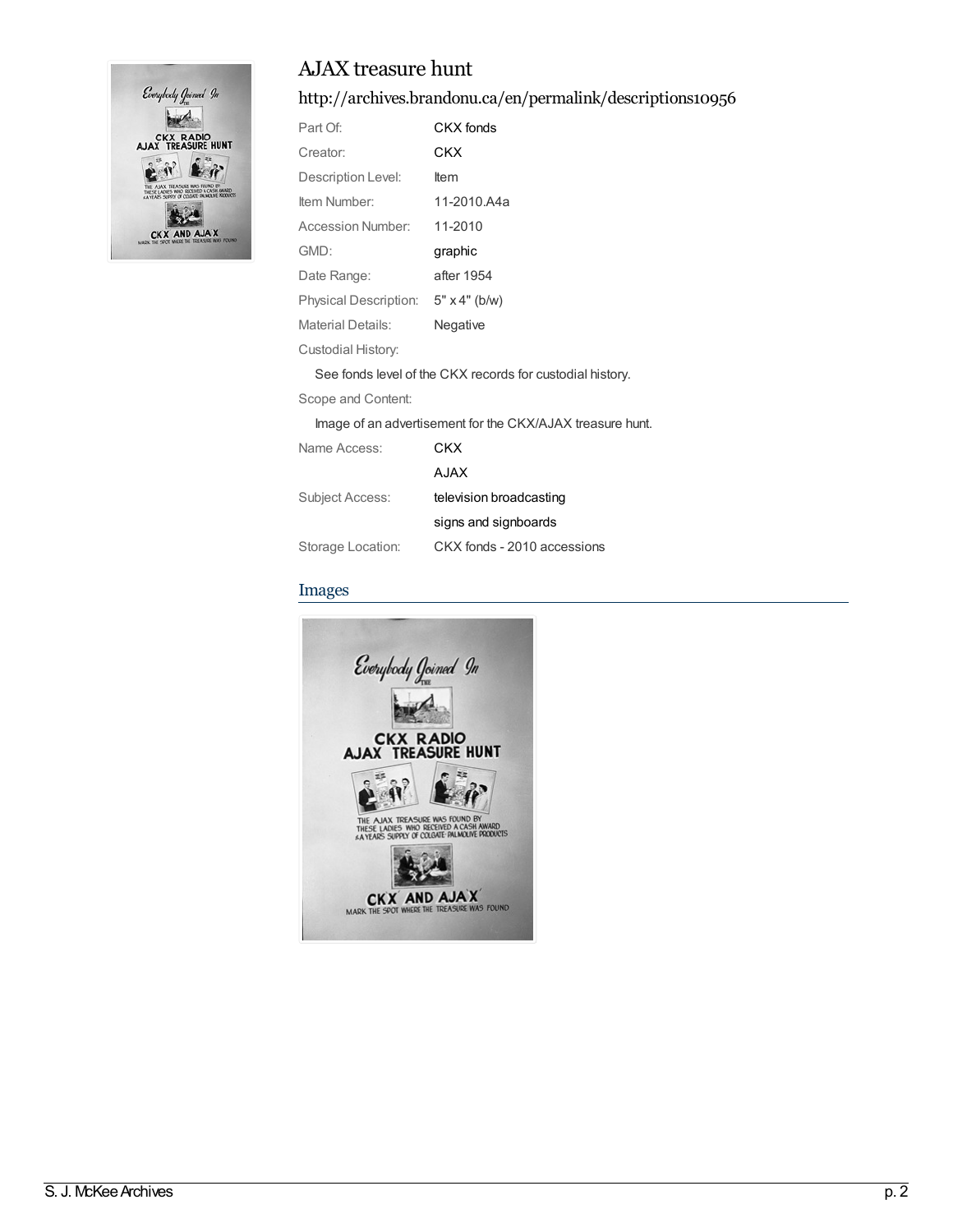

### <http://archives.brandonu.ca/en/permalink/descriptions10957>

| Part Of:              | CKX fonds            |
|-----------------------|----------------------|
| Creator:              | CKX                  |
| Description Level:    | ltem                 |
| Item Number:          | 11-2010.A4b          |
| Accession Number:     | 11-2010              |
|                       |                      |
| GMD:                  | graphic              |
| Date Range:           | after 1954           |
| Physical Description: | $4" \times 5"$ (b/w) |
| Material Details:     | Negative             |

See fonds level of the CKX records for custodial history.

Scope and Content:

Image of road construction related (presumably) in some way to the AJAX treasure hunt.

| Name Access:      | CKX                         |
|-------------------|-----------------------------|
|                   | <b>AJAX</b>                 |
| Subject Access:   | television broadcasting     |
|                   | construction of roads       |
|                   | machinery                   |
|                   | vehicles                    |
| Storage Location: | CKX fonds - 2010 accessions |

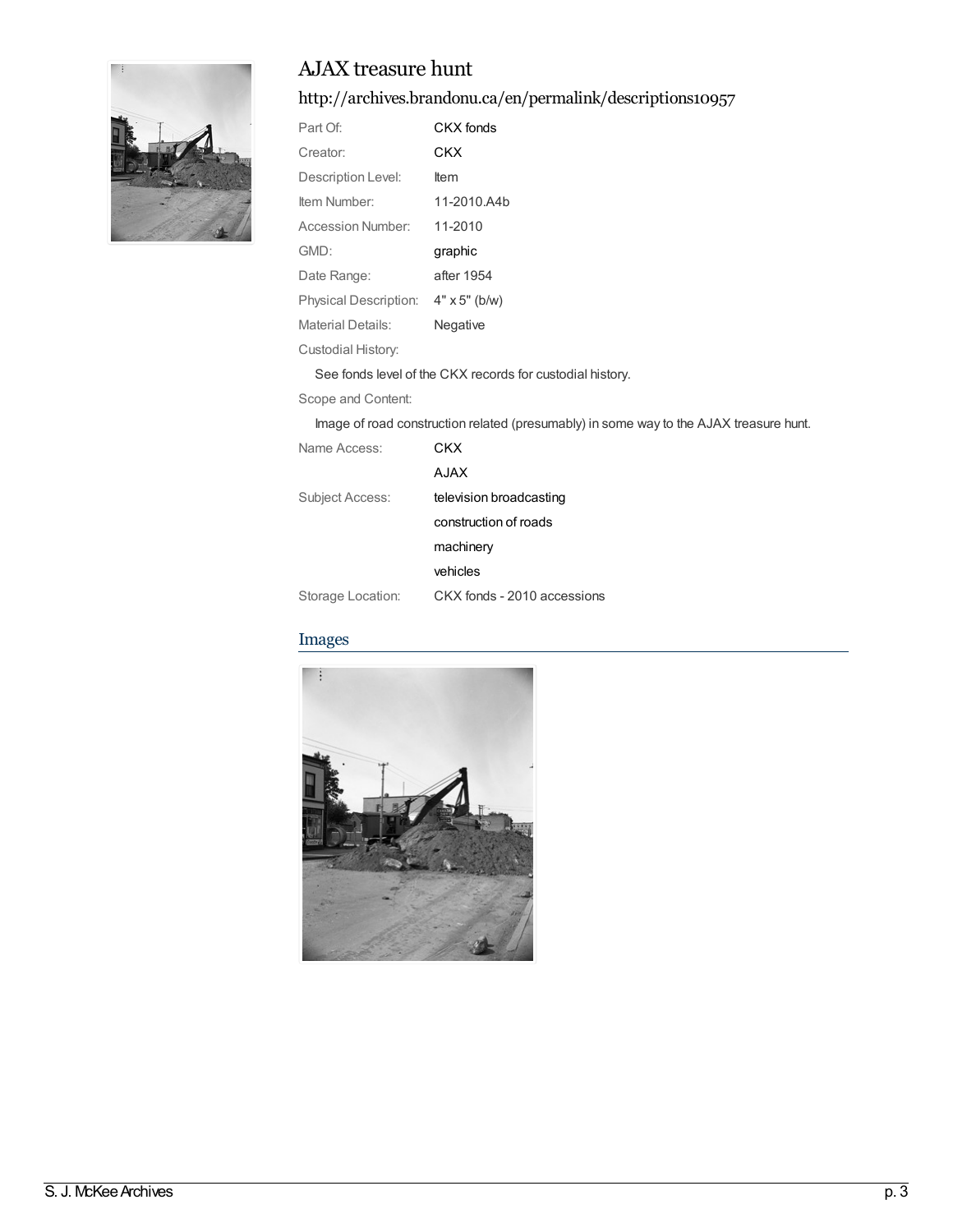

<http://archives.brandonu.ca/en/permalink/descriptions10959>

| Part Of:                                | CKX fonds                                                 |
|-----------------------------------------|-----------------------------------------------------------|
| Creator:                                | CKX                                                       |
| Description Level:                      | <b>Item</b>                                               |
| Item Number:                            | 11-2010.A4c                                               |
| Accession Number:                       | 11-2010                                                   |
| GMD:                                    | graphic                                                   |
| Date Range:                             | after 1954                                                |
| Physical Description:                   | $5" \times 4"$ (b/w)                                      |
| <b>Material Details:</b>                | Negative                                                  |
| Custodial History:                      |                                                           |
|                                         | See fonds level of the CKX records for custodial history. |
| Scope and Content:                      |                                                           |
| Image of an AJAX treasure hunt display. |                                                           |
| Name Access:                            | CKX                                                       |
|                                         | A.JAX                                                     |

Subject Access: television [broadcasting](http://archives.brandonu.ca/en/list?q=topic%3a%22television+broadcasting%22&p=1&ps=&sort=title_sort+asc) store [interiors](http://archives.brandonu.ca/en/list?q=topic%3a%22store+interiors%22&p=1&ps=&sort=title_sort+asc) Storage Location: CKX fonds - 2010 accessions

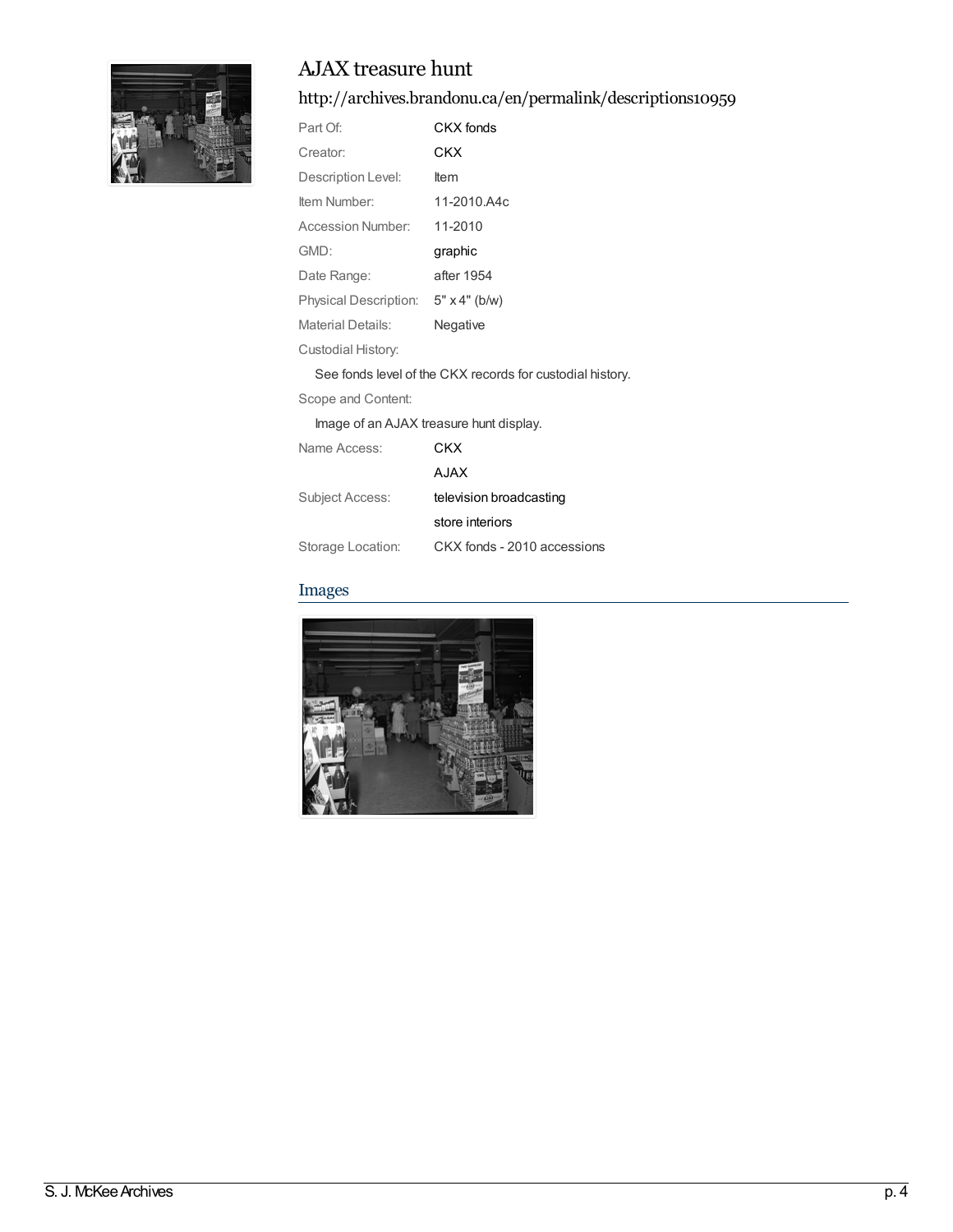<http://archives.brandonu.ca/en/permalink/descriptions10960>

| Part Of:                                                  | CKX fonds                               |  |
|-----------------------------------------------------------|-----------------------------------------|--|
| Creator:                                                  | CKX                                     |  |
| Description Level:                                        | <b>Item</b>                             |  |
| Item Number:                                              | 11-2010.A4d                             |  |
| Accession Number:                                         | 11-2010                                 |  |
| GMD:                                                      | graphic                                 |  |
| Date Range:                                               | after 1954                              |  |
| <b>Physical Description:</b>                              | $4" \times 5"$ (b/w)                    |  |
| <b>Material Details:</b>                                  | Negative                                |  |
| Custodial History:                                        |                                         |  |
| See fonds level of the CKX records for custodial history. |                                         |  |
| Scope and Content:                                        |                                         |  |
|                                                           | Image of an AJAX treasure hunt display. |  |
| Name Access:                                              | CKX                                     |  |
|                                                           | A.JAX                                   |  |

Subject Access: television [broadcasting](http://archives.brandonu.ca/en/list?q=topic%3a%22television+broadcasting%22&p=1&ps=&sort=title_sort+asc)

store [interiors](http://archives.brandonu.ca/en/list?q=topic%3a%22store+interiors%22&p=1&ps=&sort=title_sort+asc)

store [displays](http://archives.brandonu.ca/en/list?q=topic%3a%22store+displays%22&p=1&ps=&sort=title_sort+asc) Storage Location: CKX fonds - 2010 accessions

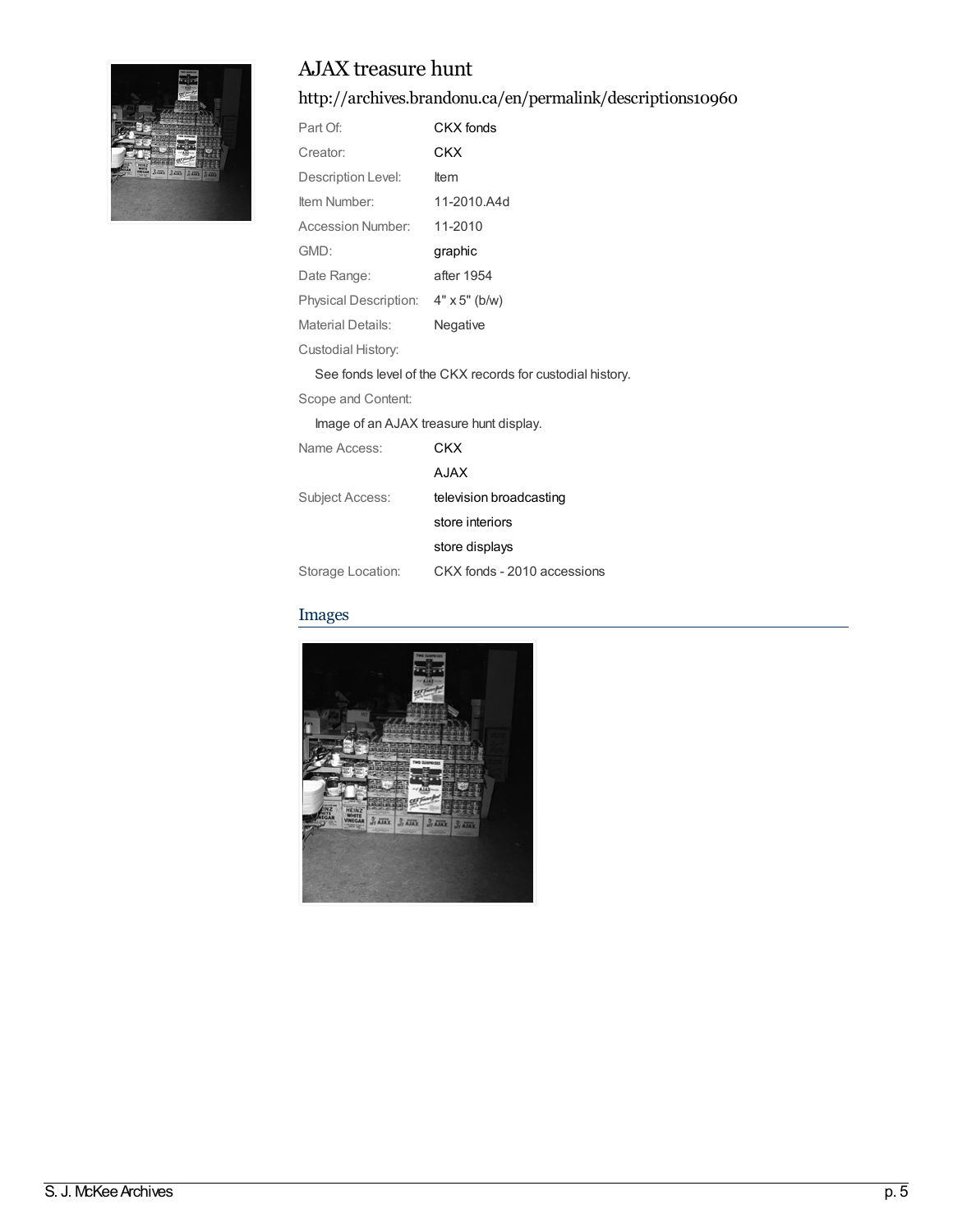

### Albert Johnson band

<http://archives.brandonu.ca/en/permalink/descriptions11123>

| Part Of:                                                     | CKX fonds                                                 |
|--------------------------------------------------------------|-----------------------------------------------------------|
| Creator:                                                     | CKX                                                       |
| Description Level:                                           | ltem                                                      |
| Item Number:                                                 | 11-2010.A35                                               |
| Accession Number:                                            | 11-2010                                                   |
| GMD:                                                         | graphic                                                   |
| Date Range:                                                  | after 1954                                                |
| Physical Description: 2.25" x 2.25" (b/w)                    |                                                           |
| Material Details:                                            | Negative                                                  |
| Custodial History:                                           |                                                           |
|                                                              | See fonds level of the CKX records for custodial history. |
| Scope and Content:                                           |                                                           |
| Image of the Albert Johnson Band playing live on television. |                                                           |

| Name Access:      | <b>CKX Television</b>       |
|-------------------|-----------------------------|
| Subject Access:   | television broadcasting     |
|                   | bands                       |
|                   | musicians                   |
| Storage Location: | CKX fonds - 2010 accessions |

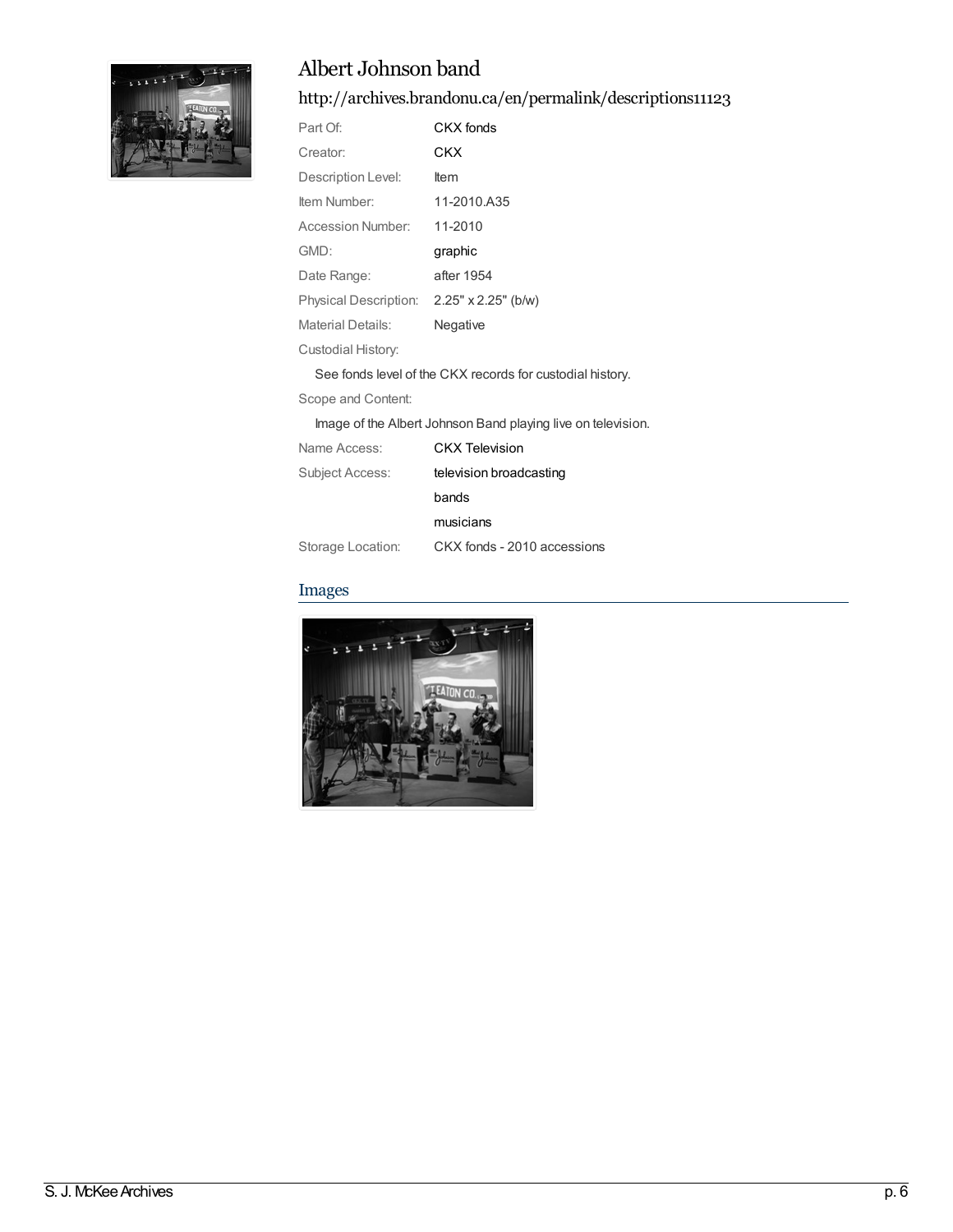

<http://archives.brandonu.ca/en/permalink/descriptions11102>

| Part Of:                 | CKX fonds                                                     |
|--------------------------|---------------------------------------------------------------|
| Creator:                 | CKX                                                           |
| Description Level:       | ltem                                                          |
| Item Number:             | 11-2010.A33a                                                  |
| Accession Number:        | 11-2010                                                       |
| GMD:                     | graphic                                                       |
| Date Range:              | c. 1969                                                       |
| Physical Description:    | $1.5" \times 1"$ (b/w)                                        |
| <b>Material Details:</b> | Negative                                                      |
| Custodial History:       |                                                               |
|                          | On a family langely files. OIAV as a such family attached the |

See fonds level of the CKX records for custodial history.

Scope and Content:

Portrait of an alderman (City Hall).

| Name Access:      | <b>CKX</b> Television       |
|-------------------|-----------------------------|
| Subject Access:   | television broadcasting     |
|                   | aldermen                    |
| Storage Location: | CKX fonds - 2010 accessions |

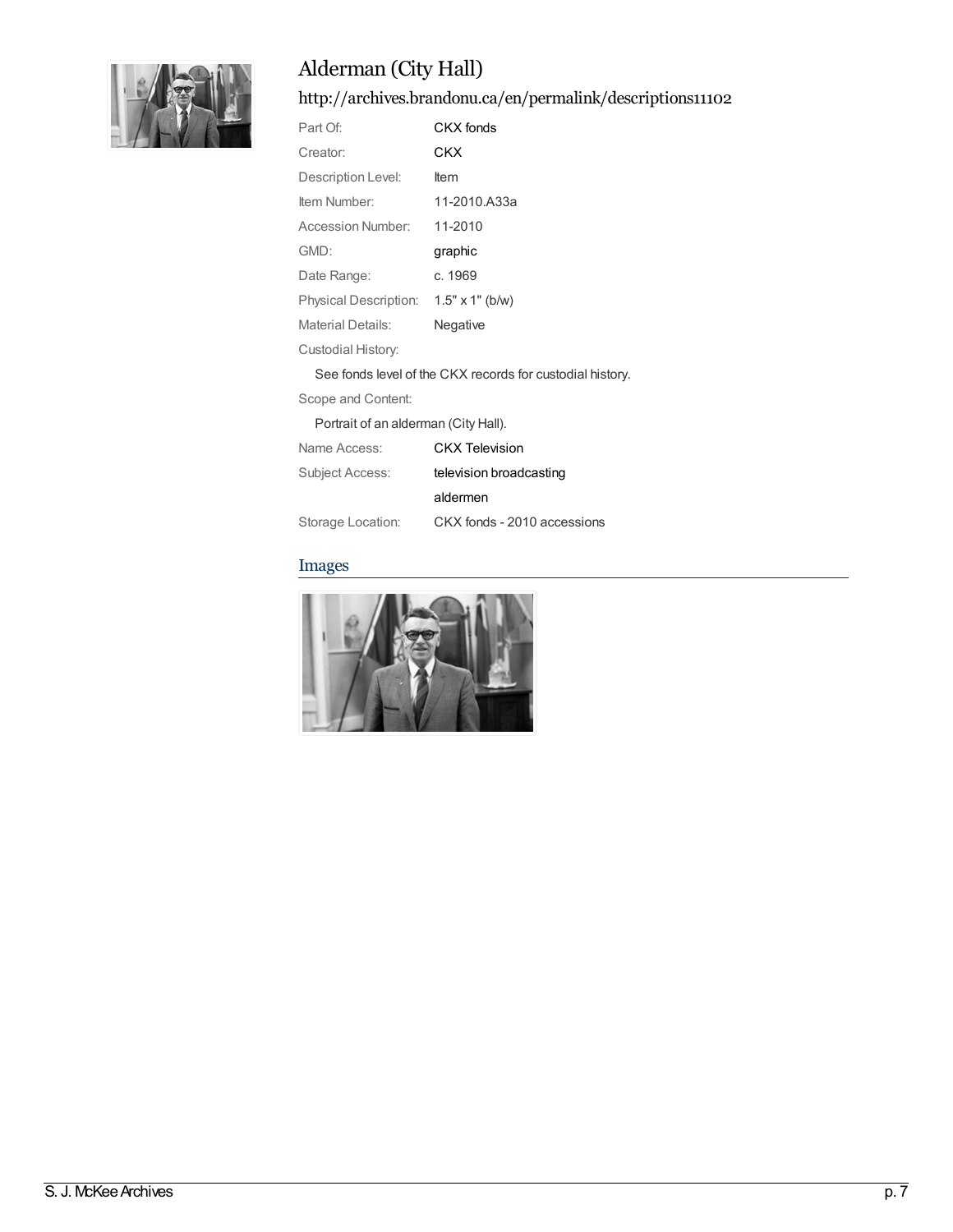

<http://archives.brandonu.ca/en/permalink/descriptions11103>

| Part Of:                 | CKX fonds                                                     |
|--------------------------|---------------------------------------------------------------|
| Creator:                 | CKX                                                           |
| Description Level:       | ltem                                                          |
| Item Number:             | 11-2010.A33b                                                  |
| Accession Number:        | 11-2010                                                       |
| GMD:                     | graphic                                                       |
| Date Range:              | c. 1969                                                       |
| Physical Description:    | $1.5" \times 1"$ (b/w)                                        |
| <b>Material Details:</b> | Negative                                                      |
| Custodial History:       |                                                               |
|                          | On a familia la collafilla OIAV na acosta fan acosta dial bia |

See fonds level of the CKX records for custodial history.

Scope and Content:

Portrait of an alderman (City Hall).

| Name Access:      | <b>CKX Television</b>       |
|-------------------|-----------------------------|
| Subject Access:   | television broadcasting     |
|                   | aldermen                    |
| Storage Location: | CKX fonds - 2010 accessions |

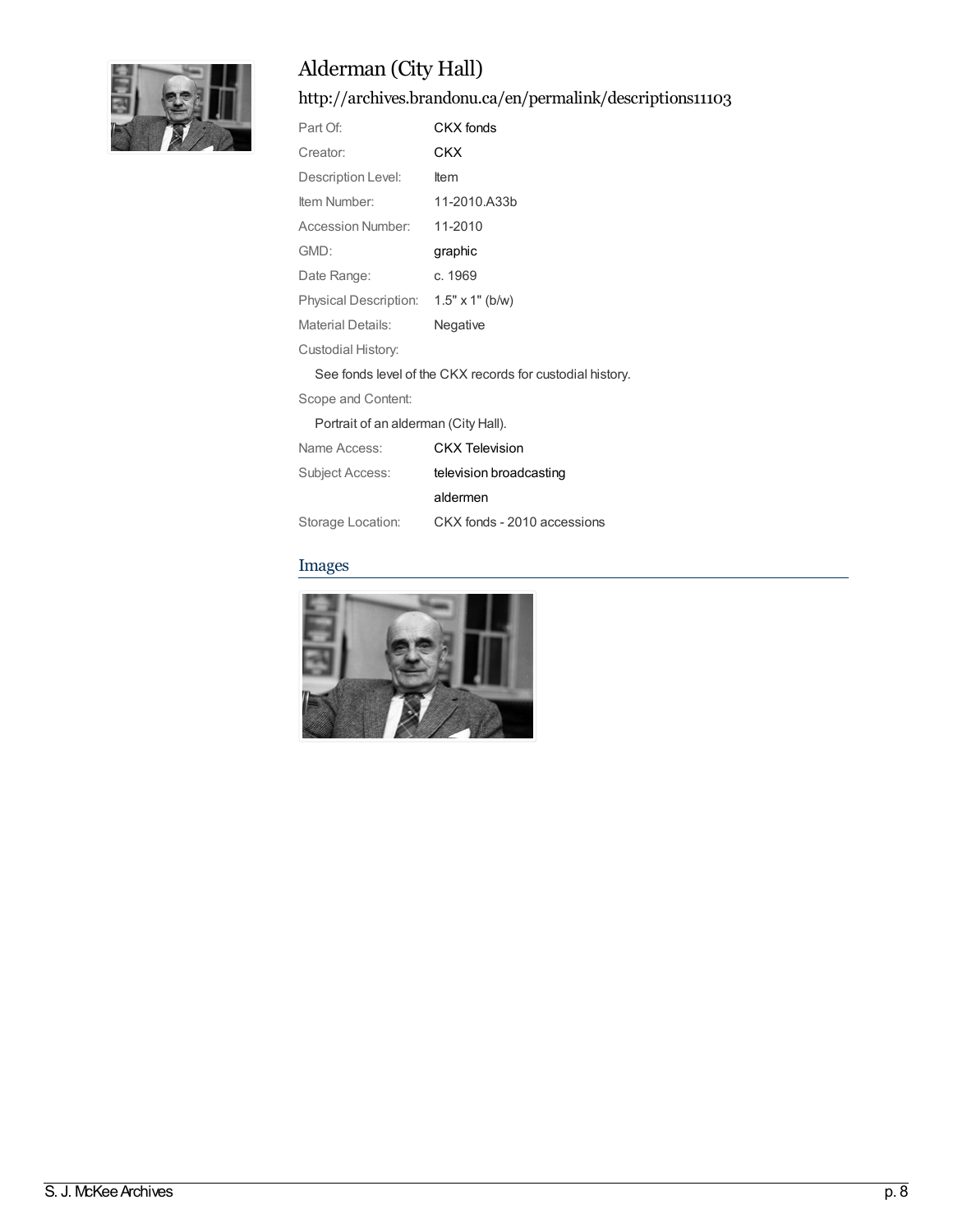

<http://archives.brandonu.ca/en/permalink/descriptions11104>

| Part Of:                                                  | CKX fonds              |
|-----------------------------------------------------------|------------------------|
| Creator:                                                  | CKX                    |
| Description Level:                                        | ltem                   |
| Item Number:                                              | 11-2010.A33c           |
| Accession Number:                                         | 11-2010                |
| GMD:                                                      | graphic                |
| Date Range:                                               | c. 1969                |
| Physical Description:                                     | $1.5" \times 1"$ (b/w) |
| Material Details:                                         | Negative               |
| Custodial History:                                        |                        |
| See fonds level of the CKX records for custodial history. |                        |

Scope and Content:

Portrait of an alderman (City Hall).

| Name Access:      | <b>CKX Television</b>       |
|-------------------|-----------------------------|
| Subject Access:   | television broadcasting     |
|                   | aldermen                    |
| Storage Location: | CKX fonds - 2010 accessions |

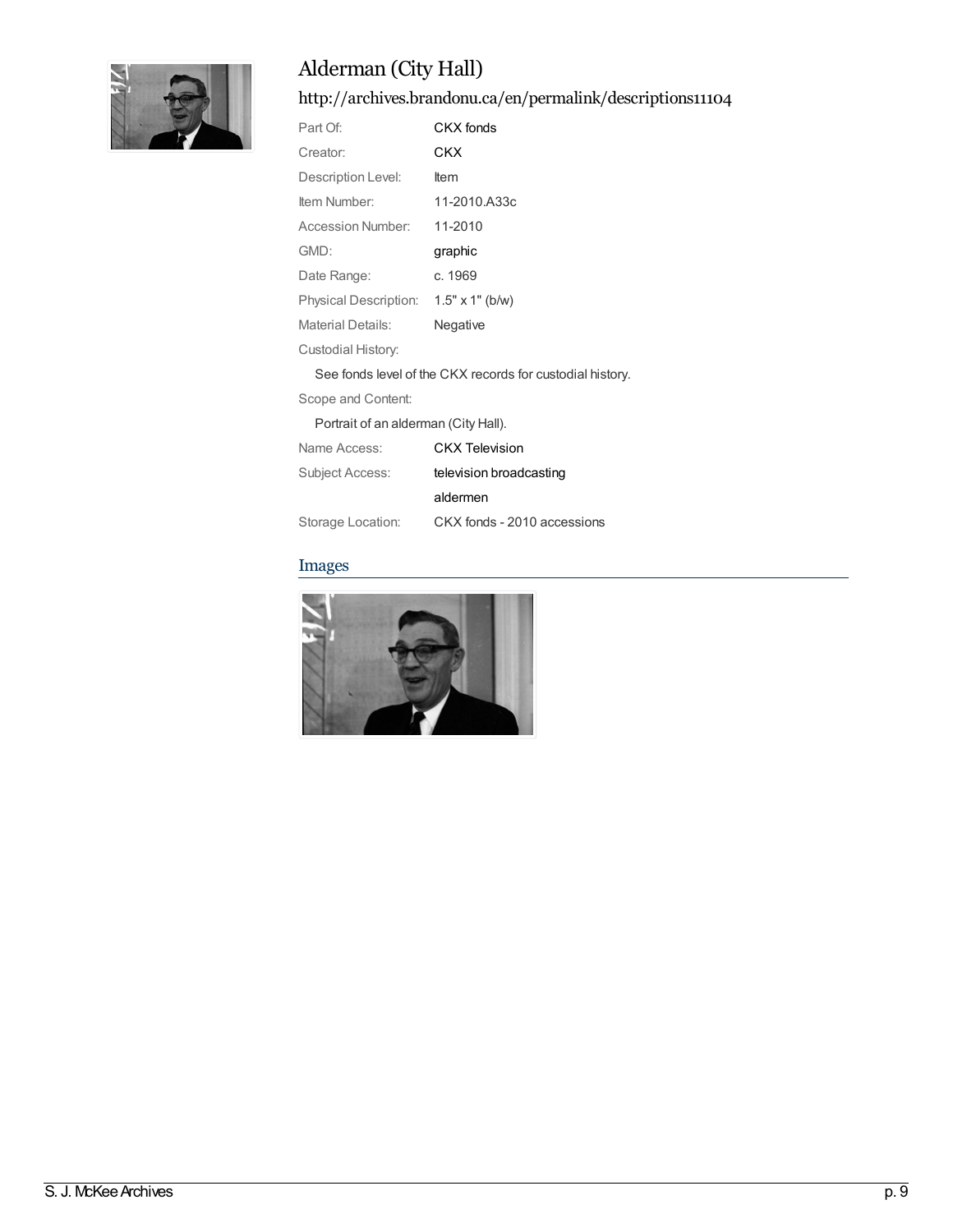

<http://archives.brandonu.ca/en/permalink/descriptions11106>

| Part Of:                              | CKX fonds    |
|---------------------------------------|--------------|
| Creator:                              | CKX          |
| Description Level:                    | <b>Item</b>  |
| Item Number:                          | 11-2010.A33d |
| Accession Number:                     | 11-2010      |
| GMD:                                  | graphic      |
| Date Range:                           | c. 1969      |
| Physical Description: 1.5" x 1" (b/w) |              |
| <b>Material Details:</b>              | Negative     |
| Custodial History:                    |              |
|                                       |              |

See fonds level of the CKX records for custodial history.

Scope and Content:

Portrait of an alderman (City Hall).

| Name Access:      | <b>CKX</b> Television       |
|-------------------|-----------------------------|
| Subject Access:   | television broadcasting     |
|                   | aldermen                    |
| Storage Location: | CKX fonds - 2010 accessions |

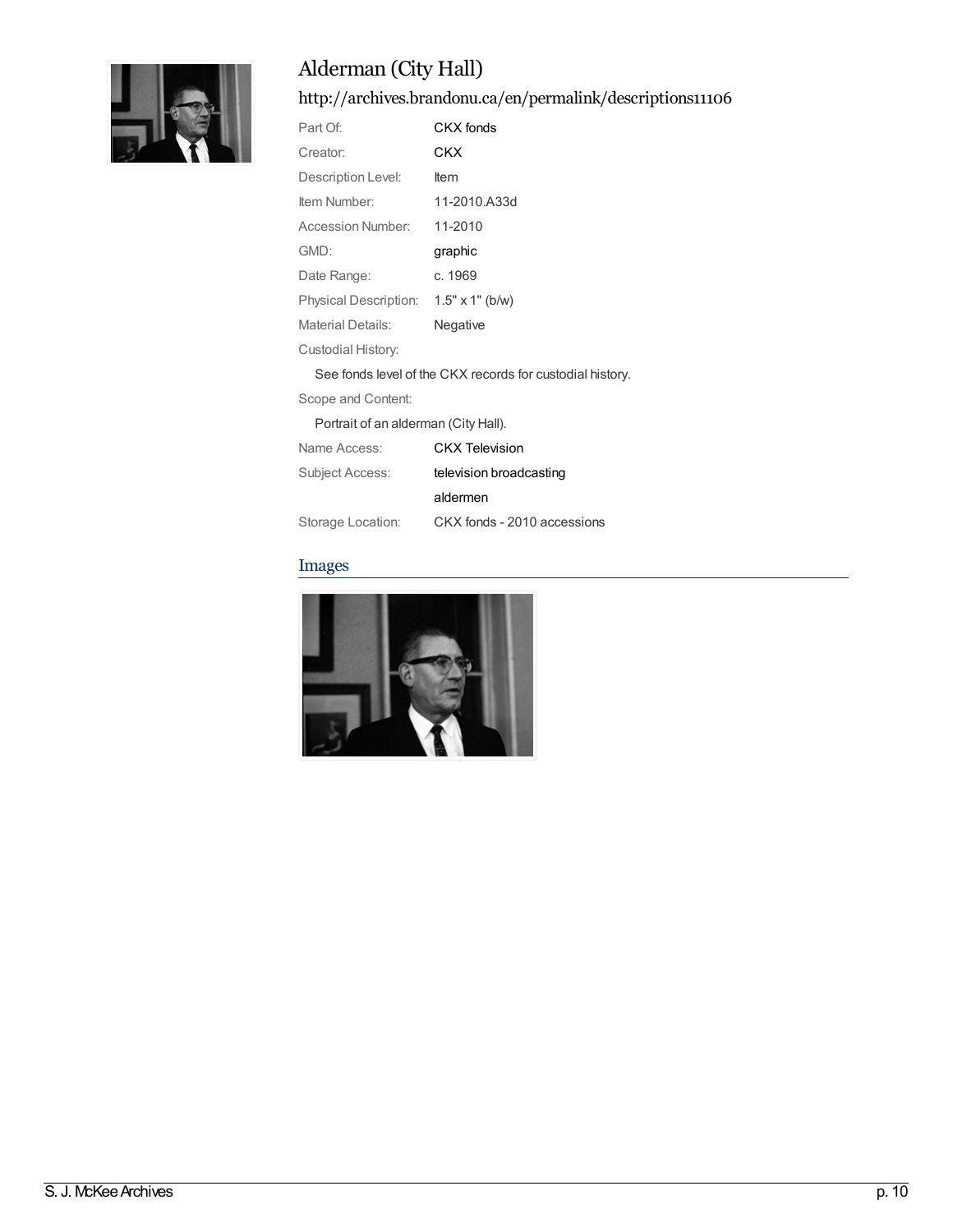

<http://archives.brandonu.ca/en/permalink/descriptions11107>

| Part Of:                                                  | CKX fonds              |
|-----------------------------------------------------------|------------------------|
| Creator:                                                  | CKX                    |
| Description Level:                                        | ltem                   |
| Item Number:                                              | 11-2010.A33e           |
| Accession Number:                                         | 11-2010                |
| GMD:                                                      | graphic                |
| Date Range:                                               | c. 1969                |
| Physical Description:                                     | $1.5" \times 1"$ (b/w) |
| Material Details:                                         | Negative               |
| Custodial History:                                        |                        |
| See fonds level of the CKX records for custodial history. |                        |

Scope and Content:

Portrait of an alderman (City Hall).

| Name Access:      | <b>CKX Television</b>       |
|-------------------|-----------------------------|
| Subject Access:   | television broadcasting     |
|                   | aldermen                    |
| Storage Location: | CKX fonds - 2010 accessions |

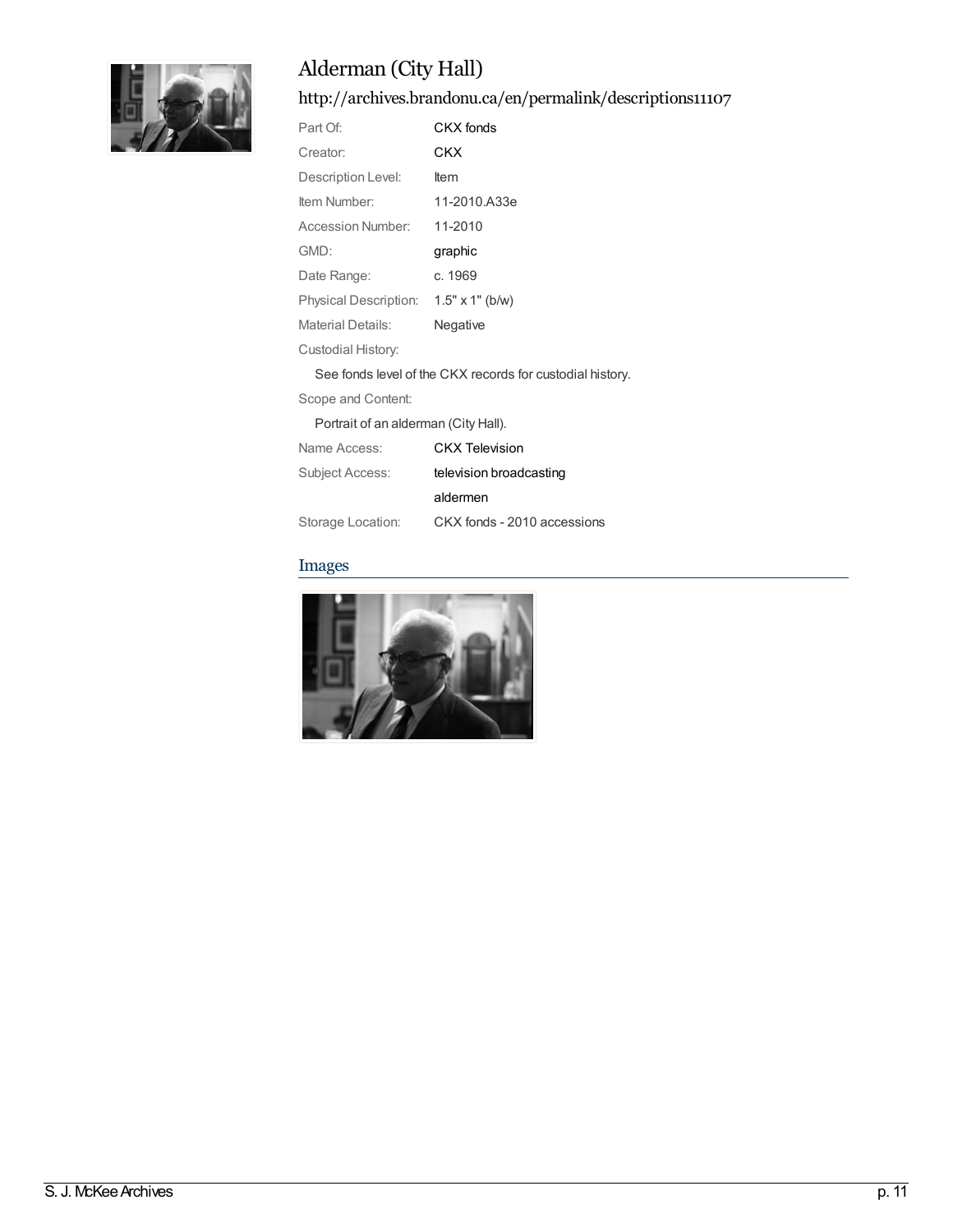

<http://archives.brandonu.ca/en/permalink/descriptions11108>

| Part Of:                 | CKX fonds                                                   |
|--------------------------|-------------------------------------------------------------|
| Creator:                 | CKX                                                         |
| Description Level:       | ltem                                                        |
| Item Number:             | 11-2010.A33f                                                |
| Accession Number:        | 11-2010                                                     |
| GMD:                     | graphic                                                     |
| Date Range:              | c. 1969                                                     |
| Physical Description:    | $1.5" \times 1"$ (b/w)                                      |
| <b>Material Details:</b> | Negative                                                    |
| Custodial History:       |                                                             |
|                          | 0 - - frank krash - file - 01/V ar reads fra carte diel bis |

See fonds level of the CKX records for custodial history.

Scope and Content:

Portrait of an alderman (City Hall).

| Name Access:      | <b>CKX Television</b>       |
|-------------------|-----------------------------|
| Subject Access:   | television broadcasting     |
|                   | aldermen                    |
| Storage Location: | CKX fonds - 2010 accessions |

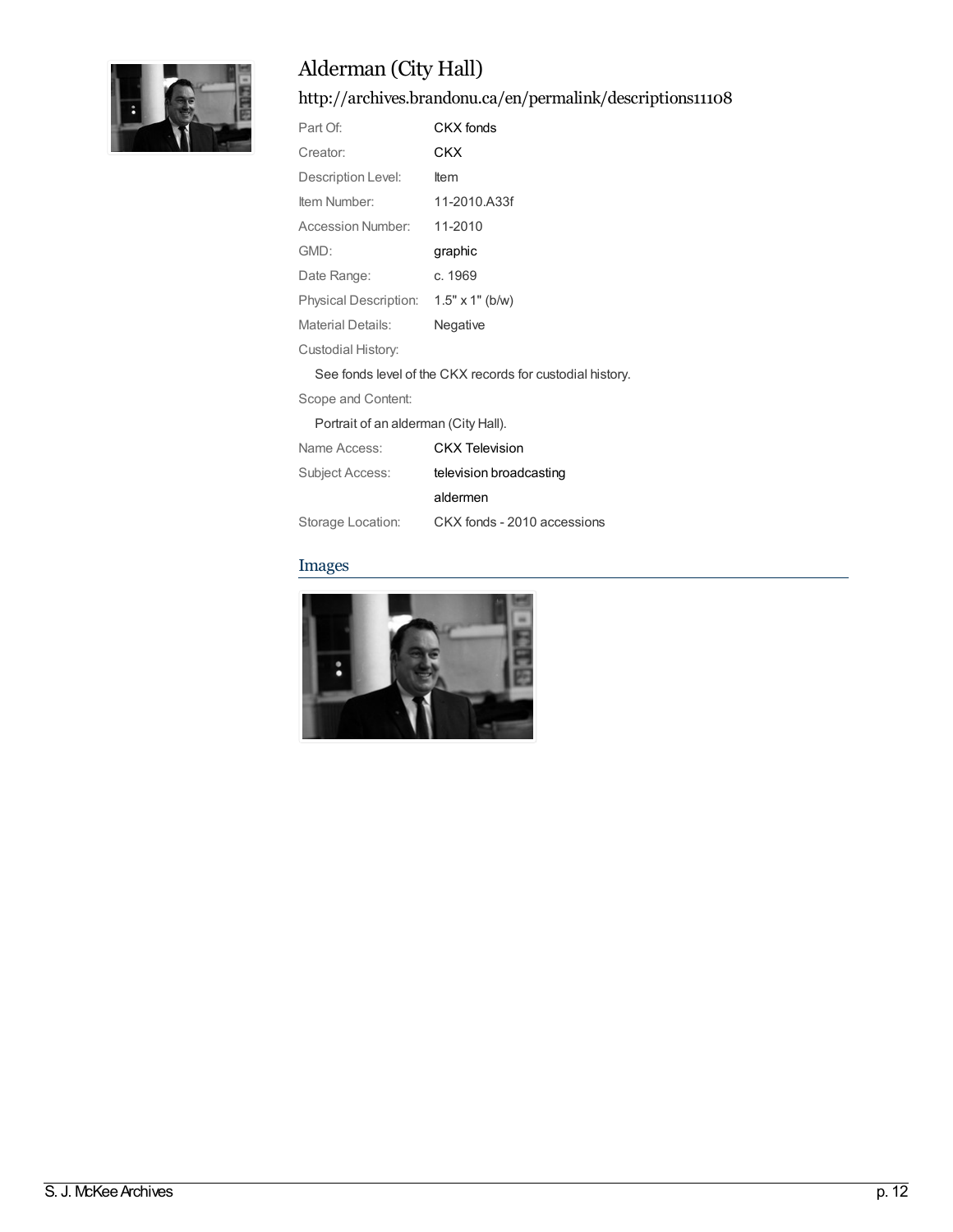

<http://archives.brandonu.ca/en/permalink/descriptions11109>

| Part Of:                                                  | CKX fonds              |
|-----------------------------------------------------------|------------------------|
| Creator:                                                  | CKX                    |
| Description Level:                                        | ltem                   |
| Item Number:                                              | 11-2010.A33q           |
| Accession Number:                                         | 11-2010                |
| GMD:                                                      | graphic                |
| Date Range:                                               | c. 1969                |
| Physical Description:                                     | $1.5" \times 1"$ (b/w) |
| <b>Material Details:</b>                                  | Negative               |
| Custodial History:                                        |                        |
| See fonds level of the CKX records for custodial history. |                        |

Scope and Content:

Portrait of an alderman (City Hall).

| Name Access:      | <b>CKX Television</b>       |
|-------------------|-----------------------------|
| Subject Access:   | television broadcasting     |
|                   | aldermen                    |
| Storage Location: | CKX fonds - 2010 accessions |

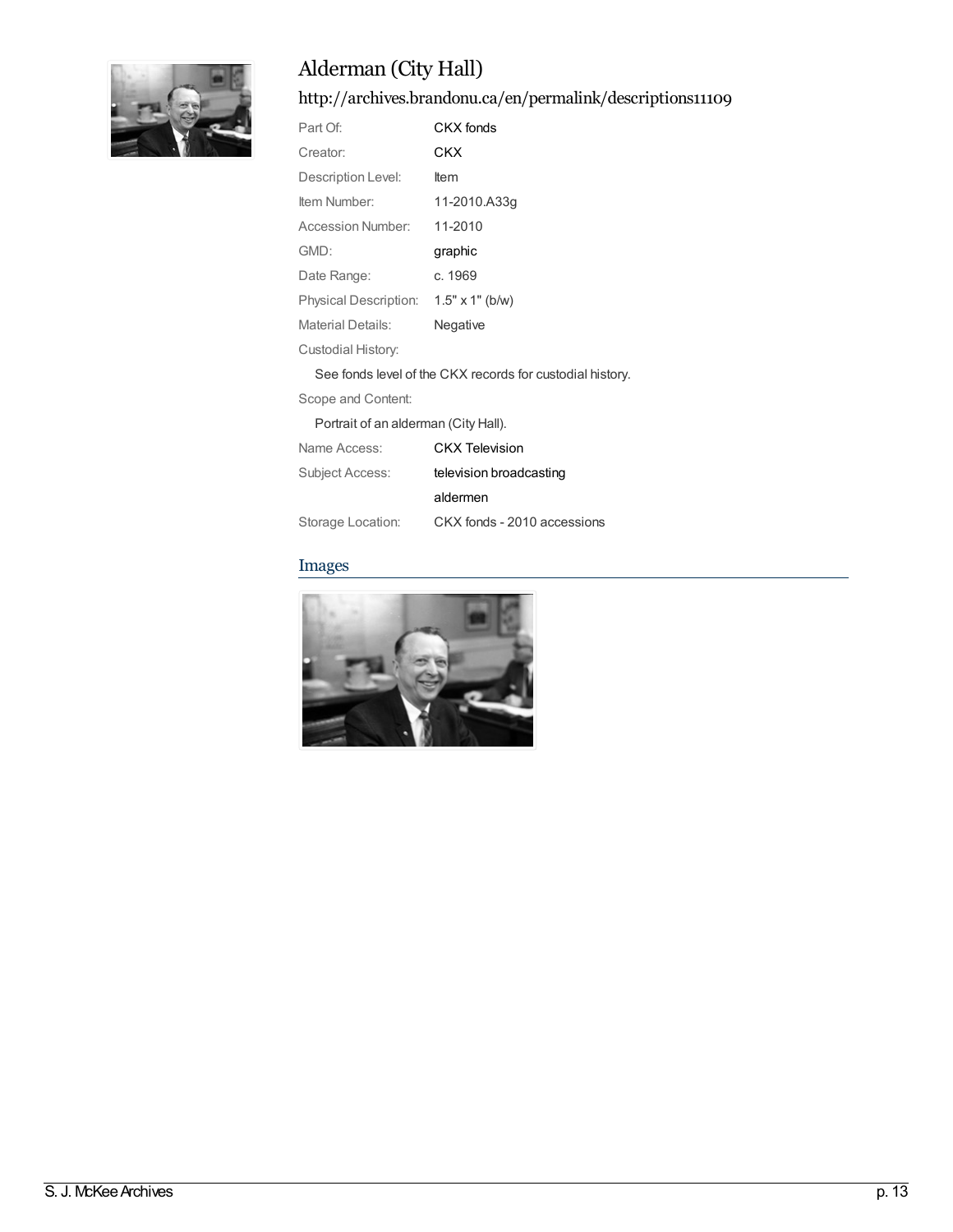

<http://archives.brandonu.ca/en/permalink/descriptions11110>

| Part Of:                                                  | CKX fonds              |
|-----------------------------------------------------------|------------------------|
| Creator:                                                  | CKX                    |
| Description Level:                                        | ltem                   |
| Item Number:                                              | 11-2010.A33h           |
| Accession Number:                                         | 11-2010                |
| GMD:                                                      | graphic                |
| Date Range:                                               | c. 1969                |
| Physical Description:                                     | $1.5" \times 1"$ (b/w) |
| Material Details:                                         | Negative               |
| Custodial History:                                        |                        |
| See fonds level of the CKX records for custodial history. |                        |

Scope and Content:

Portrait of an alderman (City Hall).

| Name Access:           | <b>CKX Television</b>       |
|------------------------|-----------------------------|
| <b>Subject Access:</b> | television broadcasting     |
|                        | aldermen                    |
| Storage Location:      | CKX fonds - 2010 accessions |

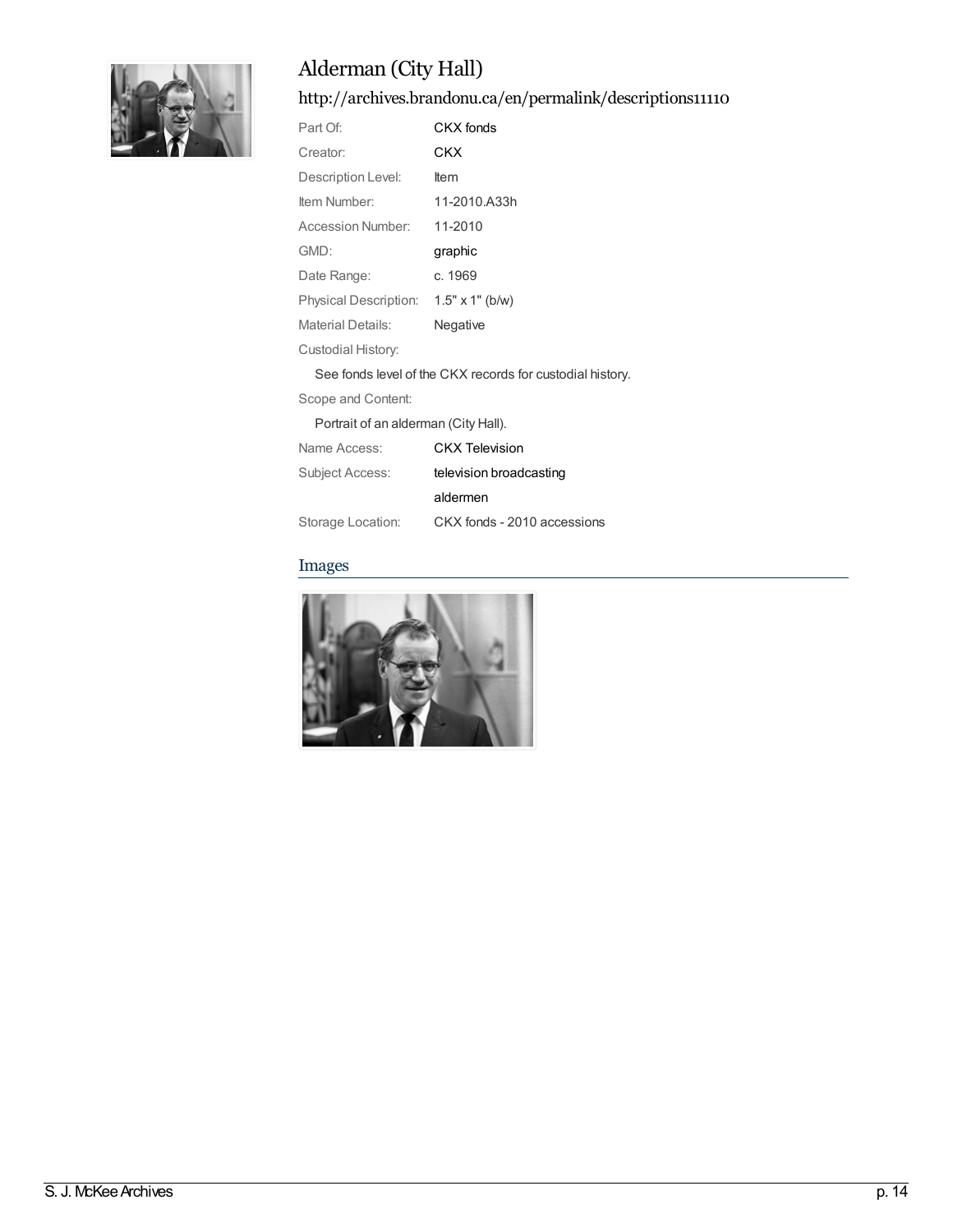

<http://archives.brandonu.ca/en/permalink/descriptions11111>

| Part Of:                                                  | CKX fonds              |
|-----------------------------------------------------------|------------------------|
| Creator:                                                  | CKX                    |
| Description Level:                                        | ltem                   |
| Item Number:                                              | 11-2010.A33i           |
| Accession Number:                                         | 11-2010                |
| GMD:                                                      | graphic                |
| Date Range:                                               | c. 1969                |
| <b>Physical Description:</b>                              | $1.5" \times 1"$ (b/w) |
| Material Details:                                         | Negative               |
| Custodial History:                                        |                        |
| See fonds level of the CKX records for custodial history. |                        |

Scope and Content:

Portrait of an alderman (City Hall).

| Name Access:      | <b>CKX Television</b>       |
|-------------------|-----------------------------|
| Subject Access:   | television broadcasting     |
|                   | aldermen                    |
| Storage Location: | CKX fonds - 2010 accessions |

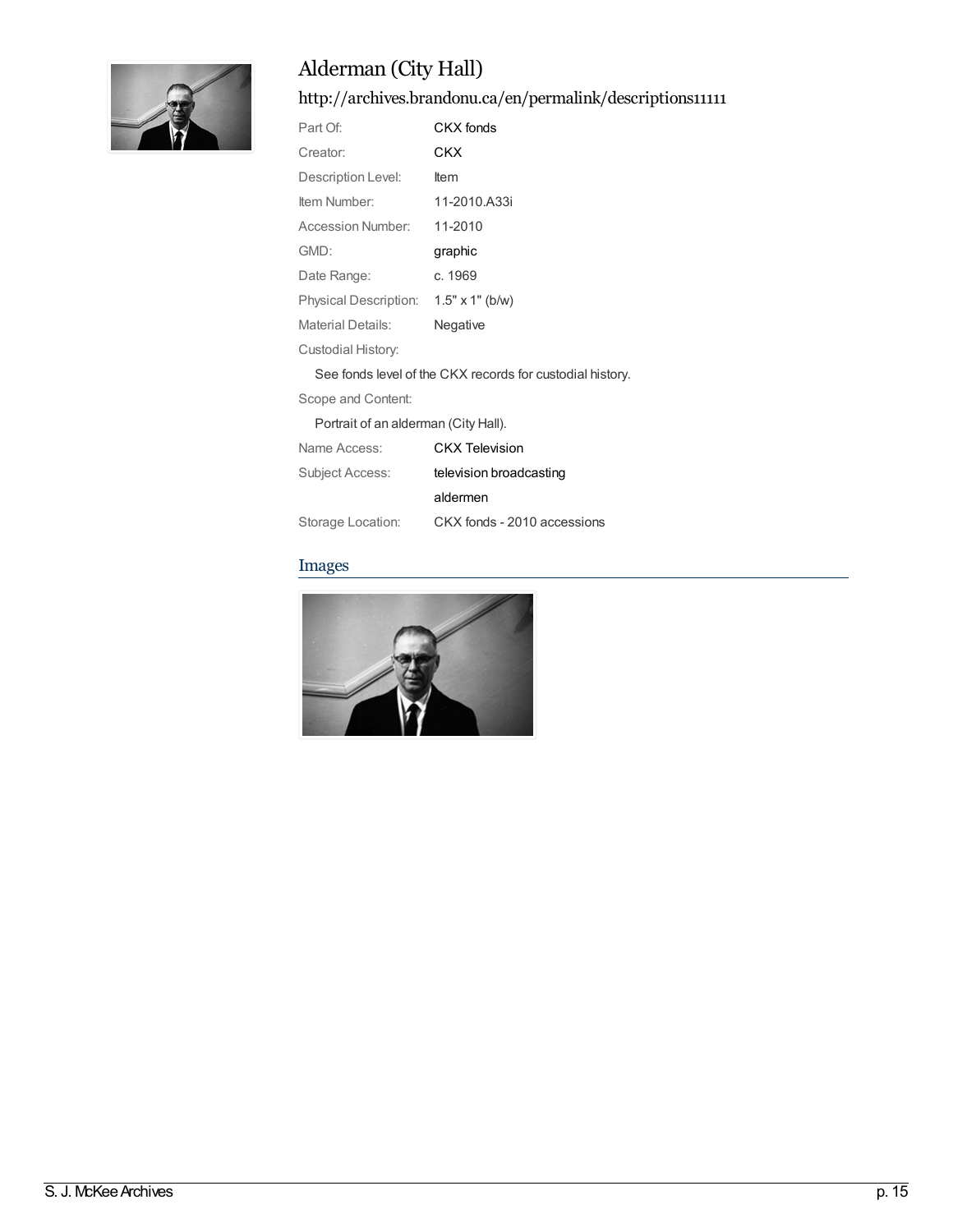

<http://archives.brandonu.ca/en/permalink/descriptions11112>

| Part Of:                     | CKX fonds              |
|------------------------------|------------------------|
| Creator:                     | CKX                    |
| Description Level:           | ltem                   |
| Item Number:                 | 11-2010.A33i           |
| Accession Number:            | 11-2010                |
| GMD:                         | graphic                |
| Date Range:                  | c. 1969                |
| <b>Physical Description:</b> | $1.5" \times 1"$ (b/w) |
| Material Details:            | Negative               |
| Custodial History:           |                        |

See fonds level of the CKX records for custodial history.

Scope and Content:

Portrait of Mayor Stephen Magnacca.

| Name Access:      | <b>CKX Television</b>       |
|-------------------|-----------------------------|
| Subject Access:   | television broadcasting     |
|                   | aldermen                    |
| Storage Location: | CKX fonds - 2010 accessions |

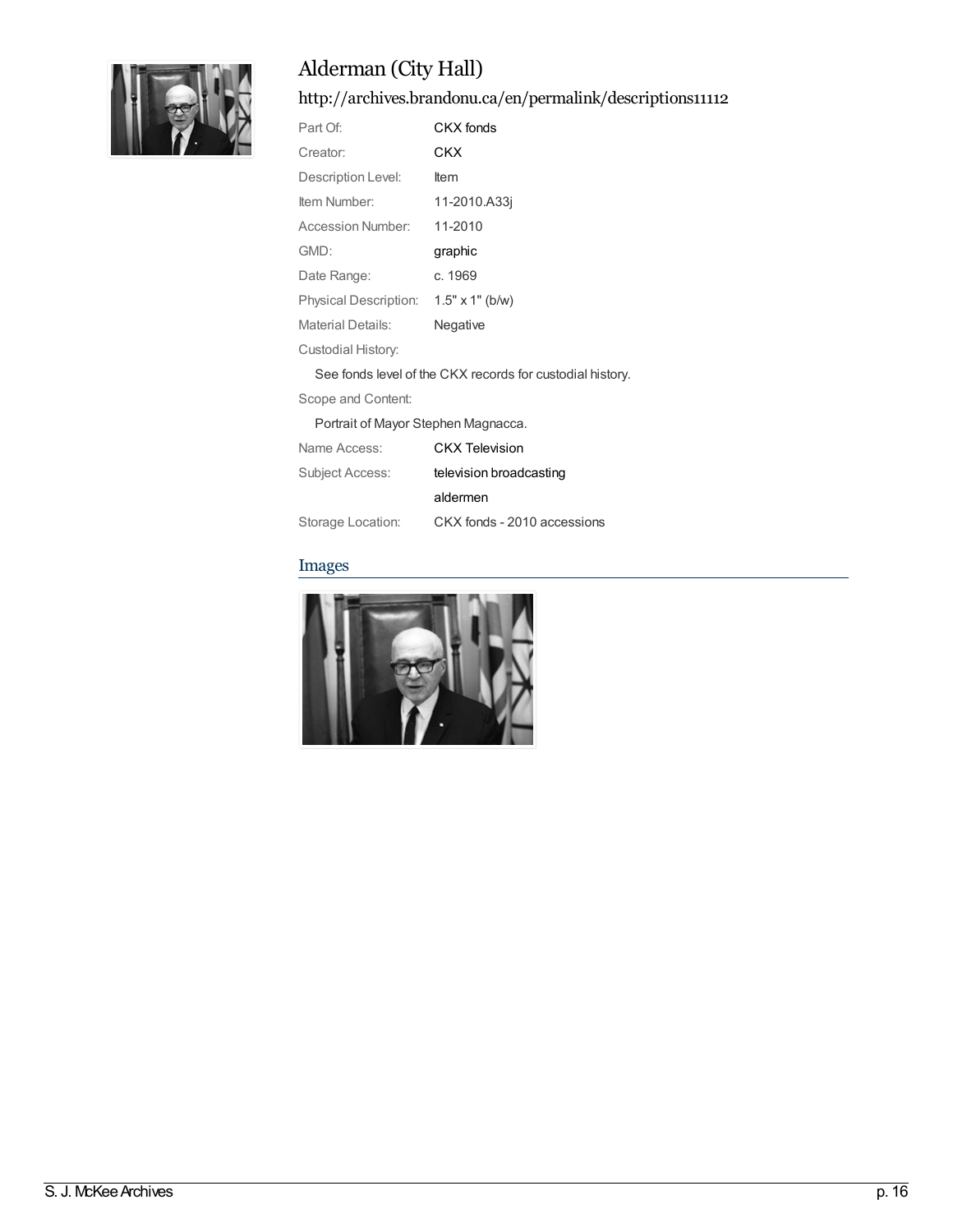

<http://archives.brandonu.ca/en/permalink/descriptions11114>

| Part Of:              | CKX fonds              |
|-----------------------|------------------------|
| Creator:              | CKX                    |
| Description Level:    | ltem                   |
| Item Number:          | 11-2010.A33k           |
| Accession Number:     | 11-2010                |
| GMD:                  | graphic                |
| Date Range:           | c. 1969                |
| Physical Description: | $1.5" \times 1"$ (b/w) |
| Material Details:     | Negative               |
| Custodial History:    |                        |
| __________            |                        |

See fonds level of the CKX records for custodial history.

Scope and Content:

Portrait of an alderman (City Hall).

| Name Access:      | <b>CKX Television</b>       |
|-------------------|-----------------------------|
| Subject Access:   | television broadcasting     |
|                   | aldermen                    |
| Storage Location: | CKX fonds - 2010 accessions |

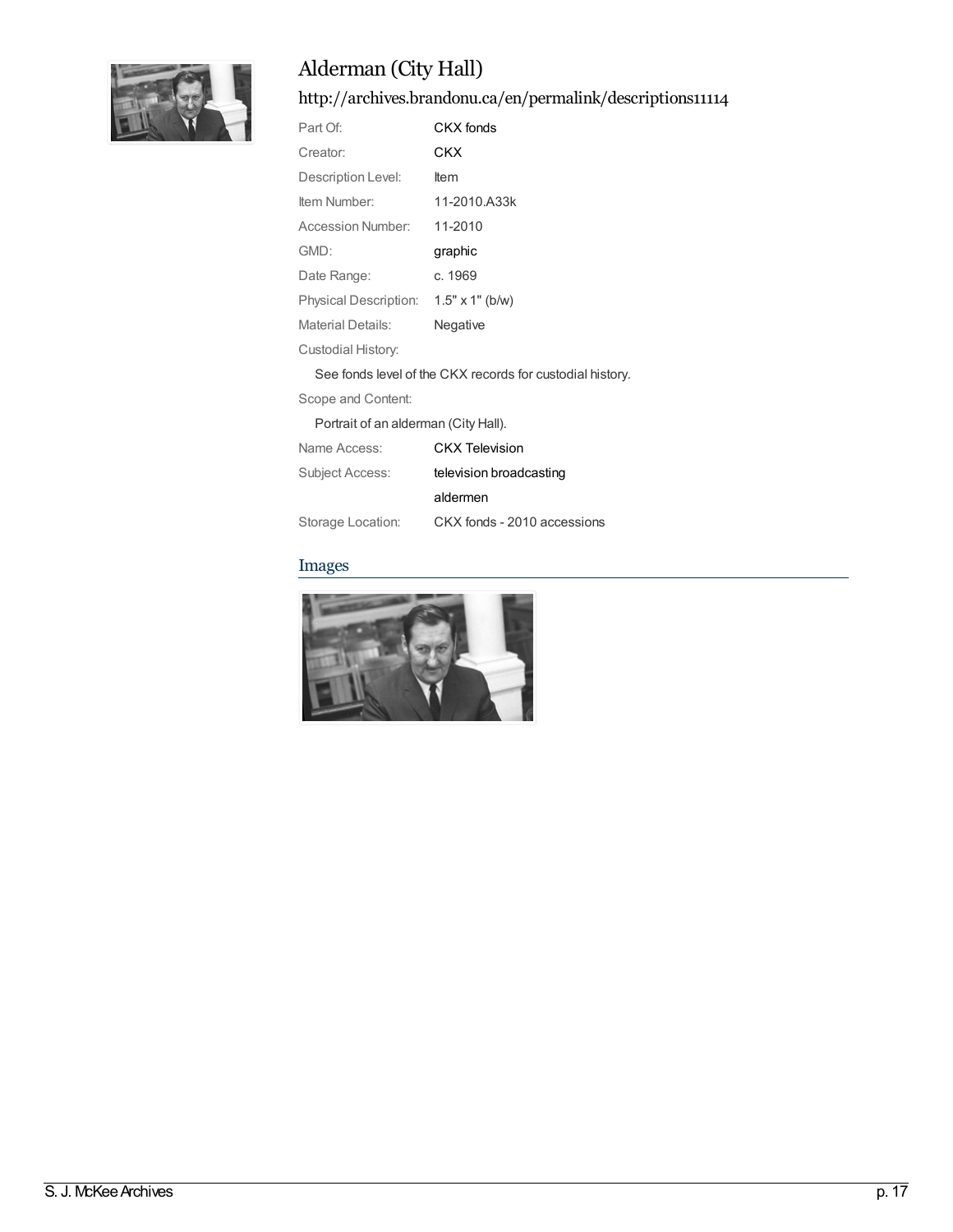

<http://archives.brandonu.ca/en/permalink/descriptions11115>

| Part Of:                 | CKX fonds              |
|--------------------------|------------------------|
| Creator:                 | CKX                    |
| Description Level:       | ltem                   |
| Item Number:             | 11-2010.A33I           |
| Accession Number:        | 11-2010                |
| GMD:                     | graphic                |
| Date Range:              | c. 1969                |
| Physical Description:    | $1.5" \times 1"$ (b/w) |
| <b>Material Details:</b> | Negative               |
| Custodial History:       |                        |
|                          |                        |

See fonds level of the CKX records for custodial history.

Scope and Content:

Portrait of Alderman Flora Cowan.

| Name Access:      | <b>CKX Television</b>       |
|-------------------|-----------------------------|
| Subject Access:   | television broadcasting     |
|                   | aldermen                    |
| Storage Location: | CKX fonds - 2010 accessions |

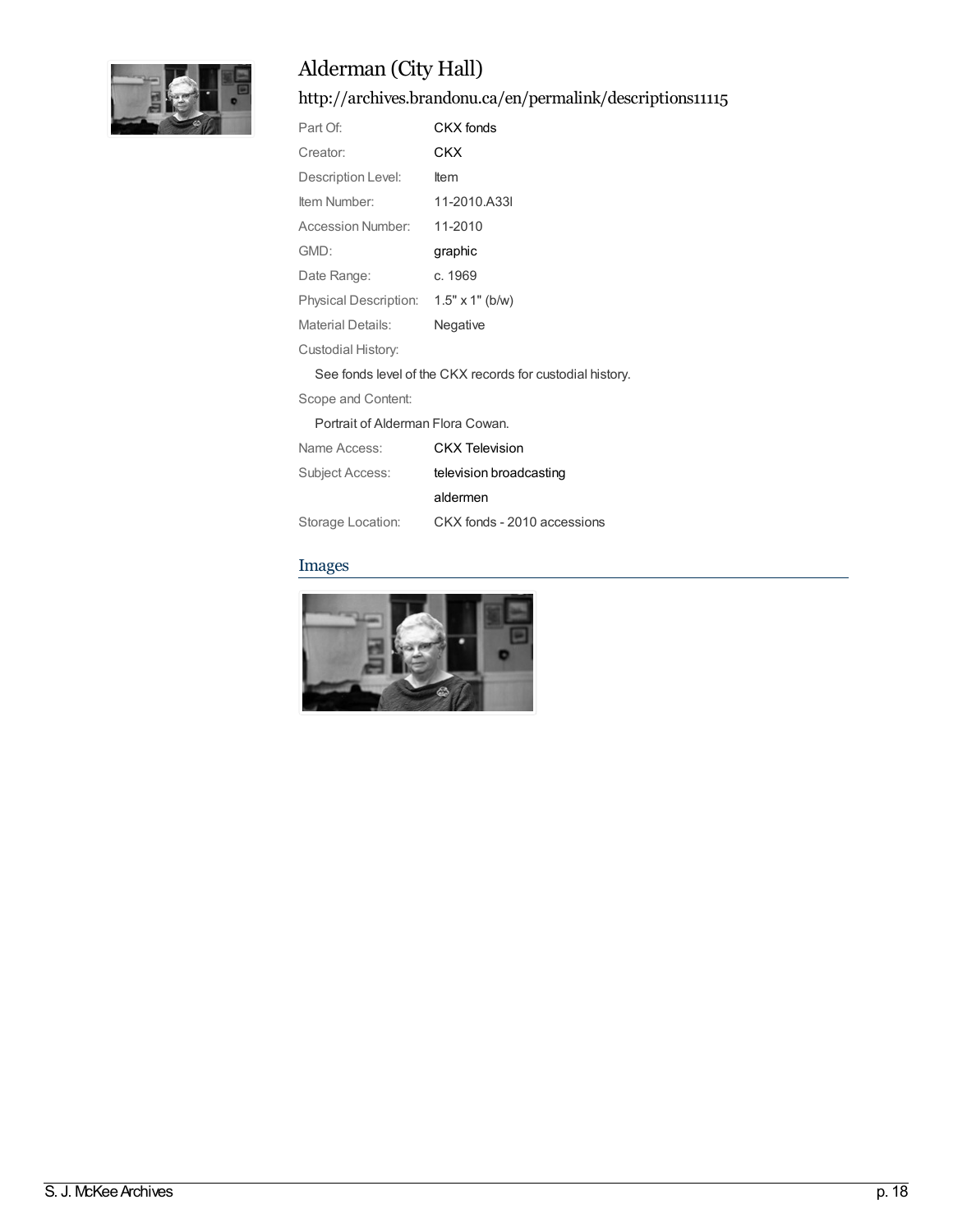

<http://archives.brandonu.ca/en/permalink/descriptions11116>

| Part Of:                                                  | CKX fonds              |
|-----------------------------------------------------------|------------------------|
| Creator:                                                  | CKX                    |
| Description Level:                                        | ltem                   |
| Item Number:                                              | 11-2010.A33m           |
| Accession Number:                                         | 11-2010                |
| GMD:                                                      | graphic                |
| Date Range:                                               | c. 1969                |
| Physical Description:                                     | $1.5" \times 1"$ (b/w) |
| Material Details:                                         | Negative               |
| Custodial History:                                        |                        |
| See fonds level of the CKX records for custodial history. |                        |

Scope and Content:

Portrait of an alderman (City Hall).

| Name Access:      | <b>CKX Television</b>       |
|-------------------|-----------------------------|
| Subject Access:   | television broadcasting     |
|                   | aldermen                    |
| Storage Location: | CKX fonds - 2010 accessions |